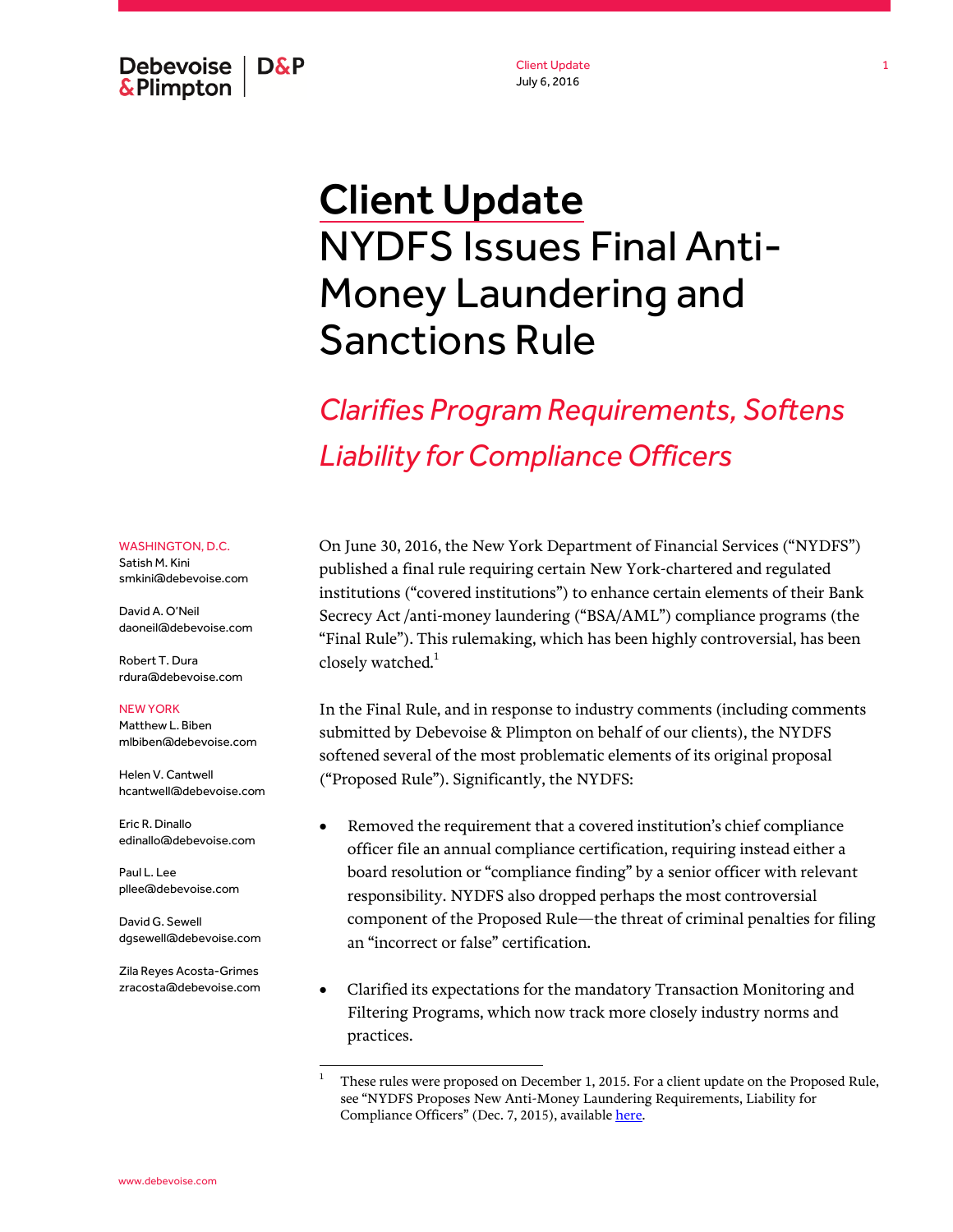The Final Rule continues to contain detailed provisions relating to transaction monitoring and sanctions screening, including elements related to data integrity, governance and oversight. It remains to be seen what the NYDFS' supervisory expectations will be with respect to these elements of the regulation. The Final Rule goes into effect on January 1, 2017.

Below we outline the Final Rule's key requirements, describe its likely implications for covered institutions and describe some of the open questions and potential compliance challenges the Final Rule may pose. We also include, in an appendix, a redline of the Final Rule against the earlier proposal.

# KEY COMPONENTS OF THE FINAL RULE

# **Who Is Covered?**

The Final Rule applies to bank and nonbank institutions regulated by the NYDFS. This includes entities that are chartered or licensed under the New York Banking Law, such as depository institutions, branches and agencies of foreign banks, trust companies, savings banks, savings and loan associations, check cashers and money transmitters ("covered institutions").

# **When Does the Final Rule Take Effect?**

The Final Rule becomes effective January 1, 2017. Covered institutions must file their first certification or "compliance finding," as described below, to the NYDFS by April 15, 2018.

# **What Must Covered Institutions Do to Comply?**

Under the Final Rule, a covered institution must maintain both:

- A *Transaction Monitoring Program* reasonably designed to monitor transactions, after their execution, for potential BSA/AML violations and suspicious activity. Based on the institution's risk profile and risk assessment, such a program should include: appropriate detection scenarios to identify potential money laundering or other suspicious or illegal activities; include the enumerated testing requirements (some of which, as described below, remain vague); protocols for investigating potential hits; and procedures for periodic review and updates at risk-based internals.
- A *Filtering Program* reasonably designed to interdict transactions prohibited by the U.S. Treasury Department's Office of Foreign Assets Control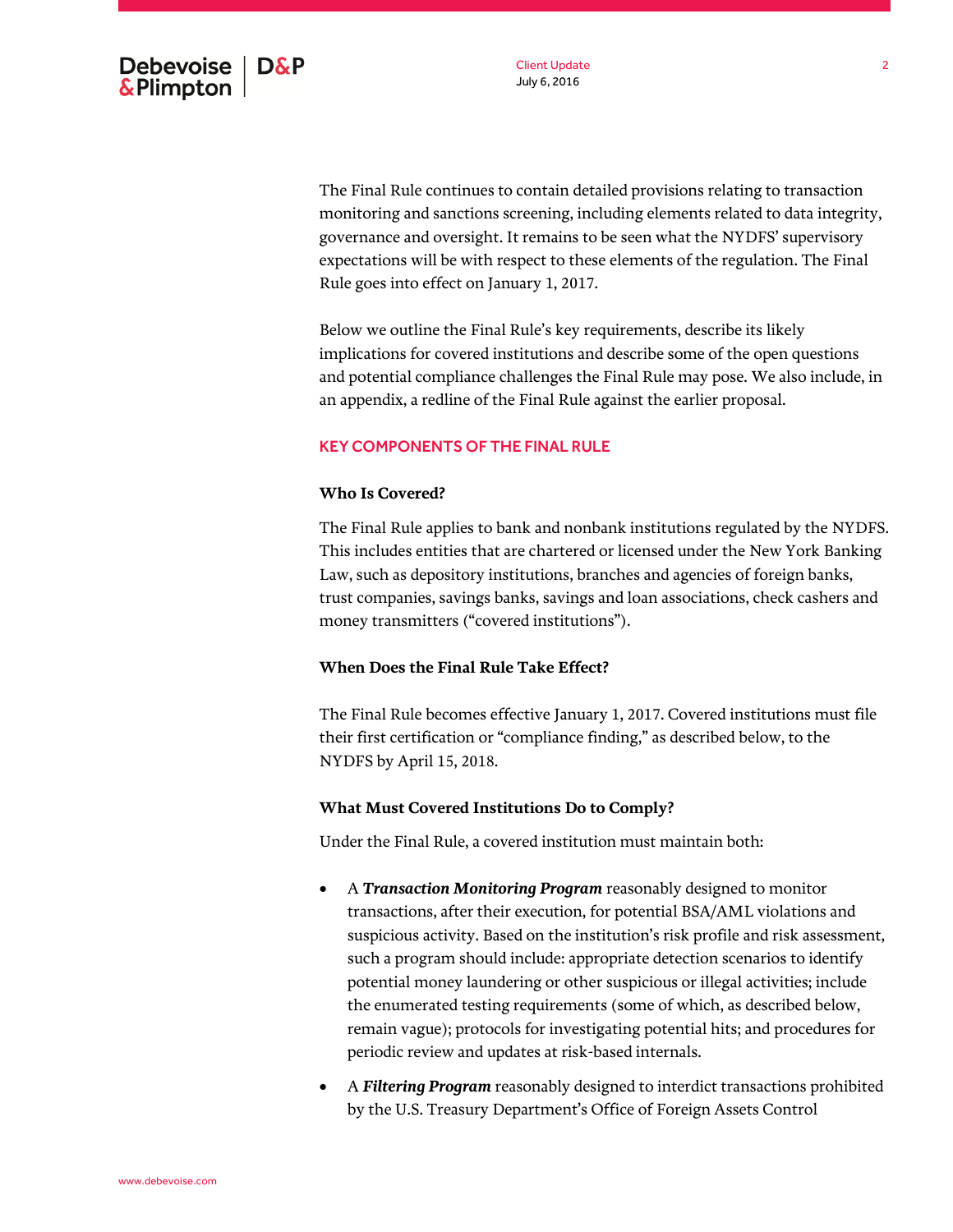Client Update July 6, 2016

("OFAC"). Again, based on the institution's risk profile and risk assessment, the Filtering Program should, among other things, include "end-to-end, preand post-implementation testing" and be subject to ongoing analysis to assess the logic and performance of the technology.

By continuing to stipulate specific elements for each program, the Final Rule contrasts with the less specific and prescriptive federal standards. There have, however, been helpful changes from the Proposed Rule. For example, the Final Rule explicitly notes that the Transaction Monitoring and Filtering Programs should be risk-based and that a covered financial institution must adopt the specified elements only "to the extent applicable" to that institution (the Proposed Rule described the specified elements as minimum requirements).

Similarly, under the Final Rule, a covered institution may continue to follow industry practice to review periodically the effectiveness of its AML systems and make appropriate revisions, provided that both the assessment process and the remedial efforts are documented and made available to the NYDFS. The Proposed Rule, by contrast, would have restricted such updates unless the covered institution could affirmatively demonstrate that the purpose was not to avoid or minimize the filing of suspicious activity reports. Like many commenters, Debevoise & Plimpton expressed significant concern about this provision; its removal from the Final Rule is welcome.

# **What Is the Final Certification Requirement?**

Each covered institution must adopt and submit annually to the Superintendent a "Compliance Finding" in the form set out in an exhibit to the Final Rule, certifying that the institution is in compliance with the Final Rule. Specifically, either a Senior Officer or the Board of Directors (the "certifying person") must certify that:

- The certifying person has reviewed documents, reports, certifications and opinions necessary to adopt the Compliance Finding;
- The certifying person has taken all necessary steps to confirm that the Transaction Monitoring and Filtering Programs comply with the Final Rule; and
- To the best of the certifying person's knowledge, the Transaction Monitoring and Filtering Programs, for the previously ended year, comply with the Final Rule.

In the Final Rule, the NYDFS permits either a "senior officer" or the board of directors (each of whom must sign) to file the required certification, which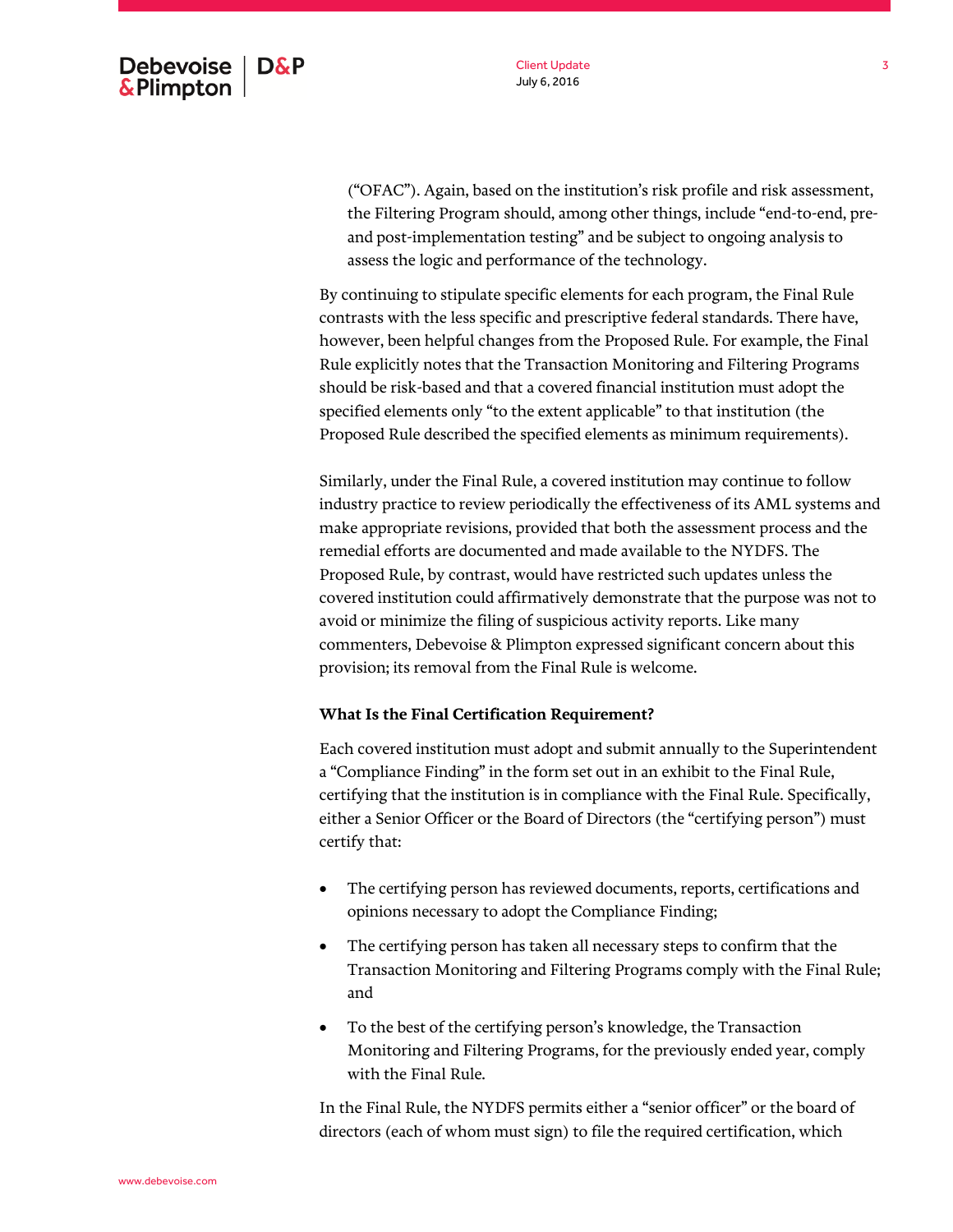Client Update July 6, 2016

option addresses the concern raised by many that the proposal would have placed an undue burden on individual compliance officers.

As noted above, the Proposed Rule contained an explicit reference to potential criminal penalties. Specifically, NYDFS had included the following statement in the proposal: "A Certifying Senior Officer who files an incorrect or false Annual Certification also may be subject to criminal penalties for such filing." This language has been omitted. The Final Rule instead states the regulation will enforced pursuant to the NYDFS' "authority under any applicable laws."

## IMPLICATIONS, DIFFICULTIES AND OPEN QUESTIONS

- *Timing of Compliance.* As noted, the Final Rule is effective January 1, 2017, with the first board resolution or senior officer(s) compliance findings due April 15, 2018. These deadlines are fast approaching and require covered institutions to act expeditiously to institute the required programs. This obligation also will add to the compliance burden posed by FinCEN's recently finalized customer due diligence rule. $2$
- *Cost of Compliance.* For some institutions, the cost of implementing the required changes may be high. With less than 18 months before the first certifications are mandated, covered institutions must conduct appropriate risk assessments (or ensure existing risk assessments are adequate), determine whether current systems and processes for transaction monitoring and OFAC screening meet the requirements of the Final Rule and implement any necessary modifications or updates to the related programs.
- *Ambiguity.* The Final Rule in several instances does not provide clear standards and may pose compliance challenges. For example, requirements of the Transaction Monitoring Program contain many technical terms–such as data mapping, transaction coding, model validation and detection scenario logic–that are not defined in the regulation. Implementation of these requirements may look different at each institution, and it is not clear how the NYDFS will seek to assess

l 2 For a client update on the new FinCEN customer due diligence rule, see "FinCEN Issues New Rule Requiring Identification of Beneficial Owners and Risk-Based Customer Due Diligence" (May 16, 2016), availabl[e here.](http://www.debevoise.com/insights/publications/2016/05/fincen-issues-new-rule-requiring-identification)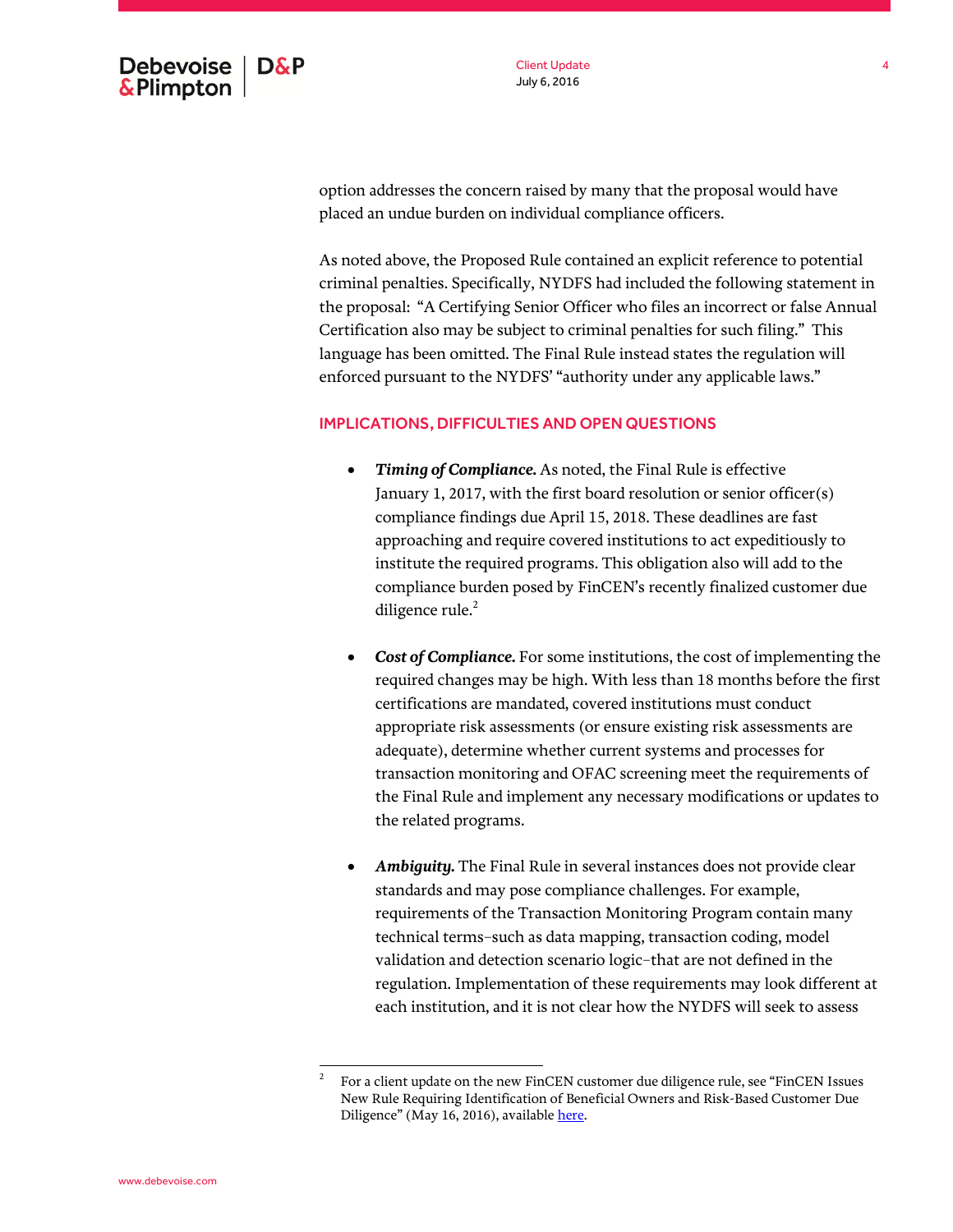

Client Update July 6, 2016

covered institutions' efforts to comply (and whether the supervisory process will be more exacting than the text of the Final Rule).

\* \* \*

Please contact any of the authors with questions or for additional information. In addition, for e-mail updates on sanctions and related anti-money laundering developments, please subscribe to the Debevoise & Plimpton Sanctions Alert, a monthly summary of developments in economic and trade sanctions. To subscribe, please e-mai[l sanctions@debevoise.com](mailto:sanctions@debevoise.com?subject=Please%20subscribe%20me%20to%20the%20Sanctions%20Alert) or sign up at the Insights [Subscribe Page](http://www.debevoise.com/insights/insights-subscribe-page) on our website. The firm's sanctions-related publications may also be found at [The Sanctions Resource](http://www.debevoise.com/thesanctionsresource) page on our website.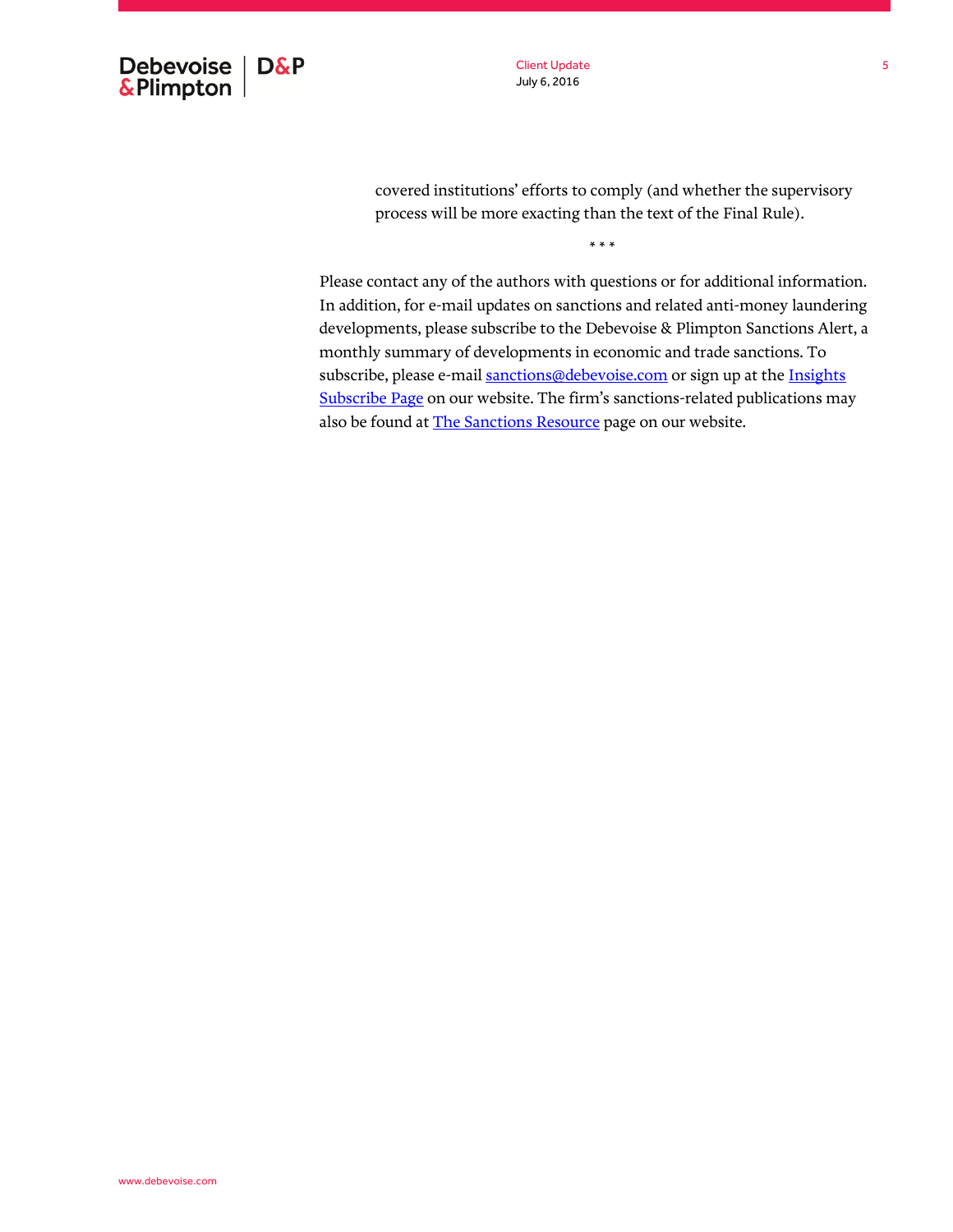## **Appendix – Redline of Proposed and Final Rule**

# **Part 504 BANKING DIVISION TRANSACTION MONITORING AND FILTERING PROGRAM REQUIREMENTS AND CERTIFICATIONS**

(Statutory authority: Banking Law §§37(3)(4); Financial Services Law §302)

**Sec.**

**§ 504.1 Background § 504.2 Definitions § 504.3 Transaction Monitoring and Filtering Program Requirements § 504.4 Annual Certifications § 504.5 Penalties/Enforcement Actions § 504.6 Effective Date**

## **§ 504.1 Background.**

The Department of Financial Services (the "Department") has recently been involved in a number of investigations into compliance by Regulated Institutions, as defined below, with applicable Bank Secrecy Act/Anti-Money Laundering laws and regulations<sup>1</sup> ("BSA/AML") and Office of Foreign Assets Control of the Treasury Department ("OFAC $y''$ <sup>2</sup> requirements implementing federal economic and trade sanctions.<sup>3</sup>

As a result of these investigations, the Department has become aware of theidentified shortcomings in the transaction monitoring and filtering programs of these institutions and thatattributable to a lack of robust governance, oversight, and accountability at senior levels-of these institutions has contributed to these shortcomings. The. Based on not only this experience, but also its regular examinations for safety and soundness, along with other factors, the Department believeshas reason to believe that other-financial institutions may also have shortcomings in their transaction monitoring programs for monitoring transactions

<sup>&</sup>lt;sup>1</sup> With respect to federal laws and regulations, see 31 U.S.C.  $\frac{8}{3}$  5311, et seq. and 31 CFR Chapter X. For New York State regulations, see Part 115 (3 NYCRR 115), Part 116 (3 NYCRR 116), Part 416 (3 NYCRR 416) and Part 417 (3 NYCRR 417).

<sup>2</sup> 31 CFR part 501 et seq.

<sup>3</sup> For information regarding the Unites States Code, the Code of Federal Regulations and the Federal Register, see Supervisory Policy G-1.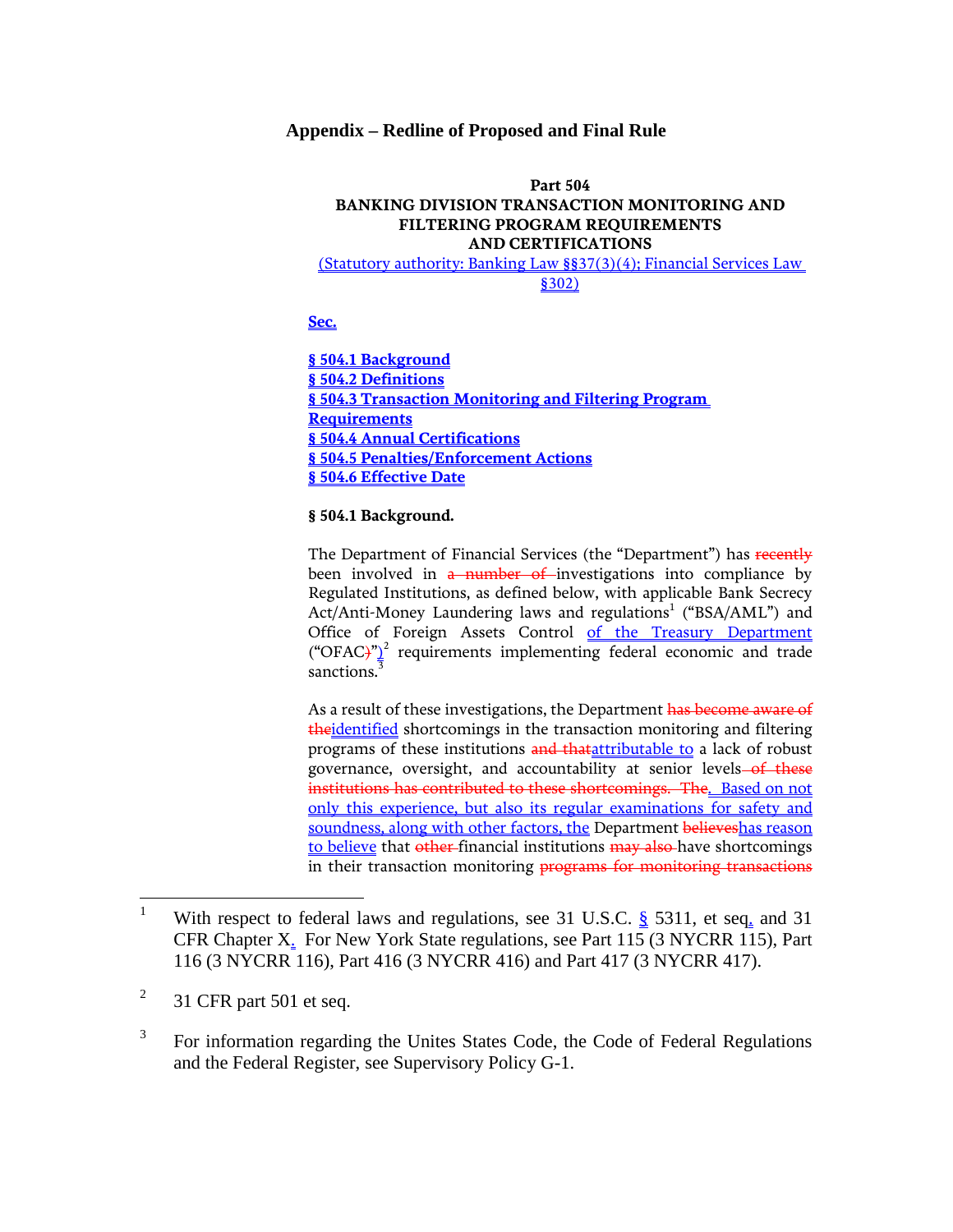for suspicious activities, and watch listand filtering programs, for "realtime" interdiction or stopping of transactions on the basis of watch lists, including OFAC or other sanctions lists, politically exposed persons lists, and internal watch lists.

To address these deficienciesAs a result, the Department has determined to clarify the required attributes of a Transaction Monitoring and Filtering Program and to require a Certifying Senior Officer, as defined below, of Regulated Institutions, to file Annual Certifications, in the form set forth herein, regarding compliance by their institutions with the standards described in this Part.that the Board of Directors or Senior Officer(s), as applicable, of each Regulated Institution submit to the Superintendent annually a Board Resolution or Compliance Finding, as defined in this Part, confirming the steps taken to ascertain compliance by the Regulated Institution with this Part.

This regulation implements these requirements.

## **§ 504.2 Definitions.**

The following definitions apply in this Part:

- (a) "Annual Certification" means a certificationBoard Resolution or Senior Officer Compliance Finding" means a board resolution or senior officer(s) finding in the form set forth in Attachment A.
- (b) "Bank Regulated Institutions" means all banks, trust companies, private bankers, savings banks, and savings and loan associations chartered pursuant to the New York Banking Law (the "Banking Law") and all branches and agencies of foreign banking corporations licensed pursuant to the Banking Law to conduct banking operations in New York.
- (c) "Certifying Senior Officer" means the institution's chief compliance officer or theirBoard of Directors" means the governing board of every Regulated Institution or the functional equivalent if the Regulated Institution does not have a Board of Directors.
- (d) "Nonbank Regulated Institutions" shall mean all check cashers and money transmitters licensed pursuant to the Banking Law.
- (e) "Regulated Institutions" means all Bank Regulated Institutions and all Nonbank Regulated Institutions.
- (f) "Risk Assessment" means an on-going comprehensive risk assessment, including an enterprise wide BSA/AML risk assessment, that takes into account the institution's size, staffing, governance, businesses, services, products, operations, customers $/$ , counterparties $/$ , other relations and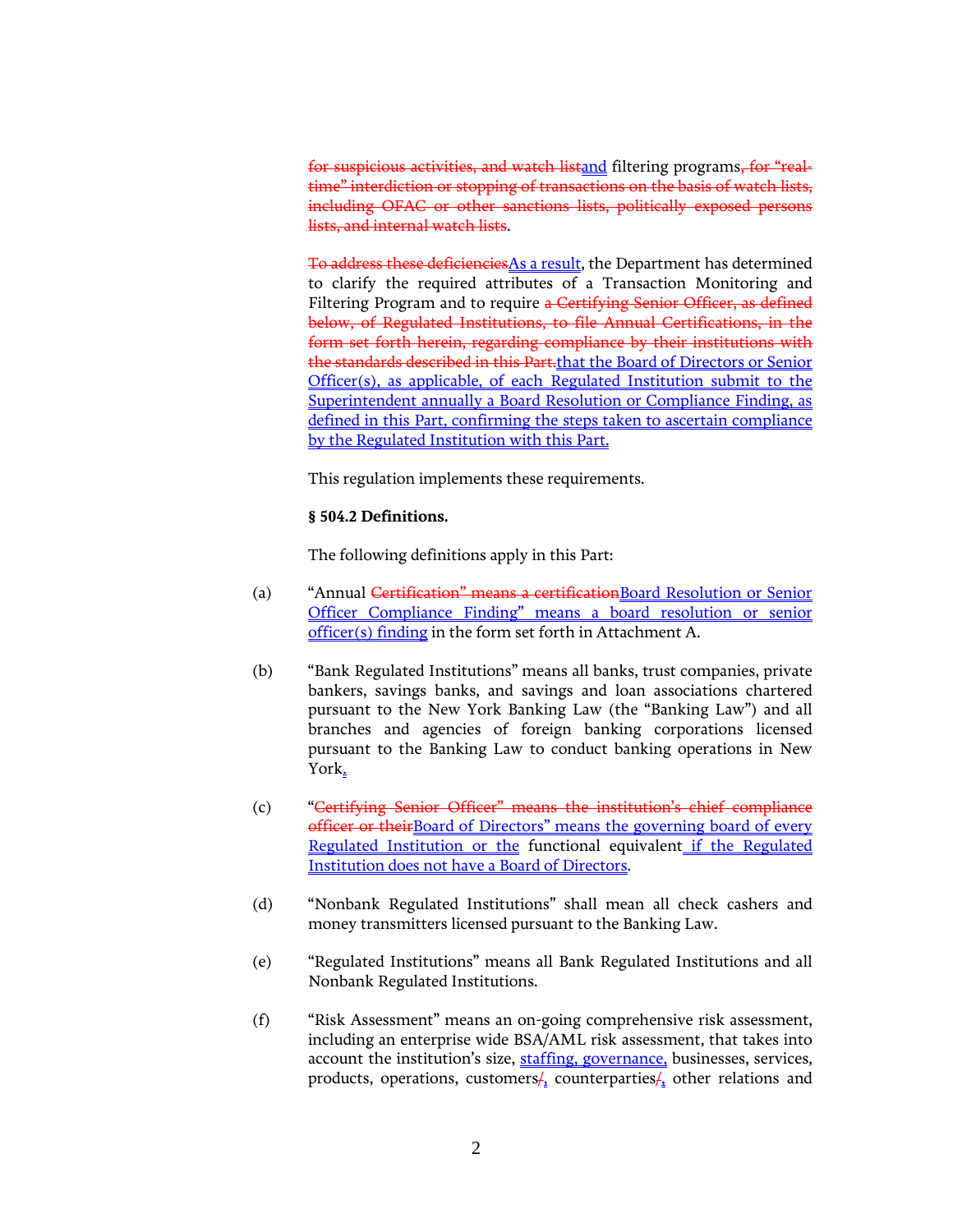their locations, as well as the geographies and locations of its operations and business relations;

- (g) "Senior Officer(s)" shall mean the senior individual or individuals responsible for the management, operations, compliance and/or risk of a Regulated Institution including a branch or agency of a foreign banking organization subject to this Part.
- $(g_h)$  "Suspicious Activity Reporting" means a report required pursuant to 31 U.S.C. § 5311 et seq. that identifies suspicious or potentially suspicious or illegal activities.
- $(\frac{h_i}{h_i})$  "Transaction Monitoring Program" means a program that includes the attributes specified in Subdivisions (a), (c) and (d) of Section 504.3.
- $(i)$  "Watch List-Filtering Program" means a program that includes the attributes specified in Subdivisions (b), (c) and (d) of Section 504.3.
- (k) "Transaction Monitoring and Filtering Program" means a Transaction Monitoring Program, and a Watch List Filtering Program, collectively.

## **§ 504.3 Transaction Monitoring and Filtering Program Requirements.**

(a) Each Regulated Institution shall maintain a Transaction Monitoring Program reasonably designed for the purpose of monitoring transactions after their execution for potential BSA/AML violations and Suspicious Activity Reporting, which system may be manual or automated, and which shall<del>, at a minimum</del> include the following attributes, to the extent they are applicable:

- 1. be based on the Risk Assessment of the institution;
- 2. be reviewed and periodically updated at risk-based intervals to take into account and reflect all currentchanges to applicable BSA/AMLAM L laws, regulations and alertsregulatory warnings, as well as any relevantother information availabledetermined by the institution to be relevant from the institution's related programs and initiatives, such as "know your customer due diligence", "enhanced customer due diligence" or other relevant areas, such as security, investigations and fraud prevention;
- 3. mapappropriately match BSA/AML risks to the institution's businesses, products, services, and customers/counterparties;
- 4. utilize BSA/AML detection scenarios that are based on the institution's Risk Assessment with threshold values and amounts setdesigned to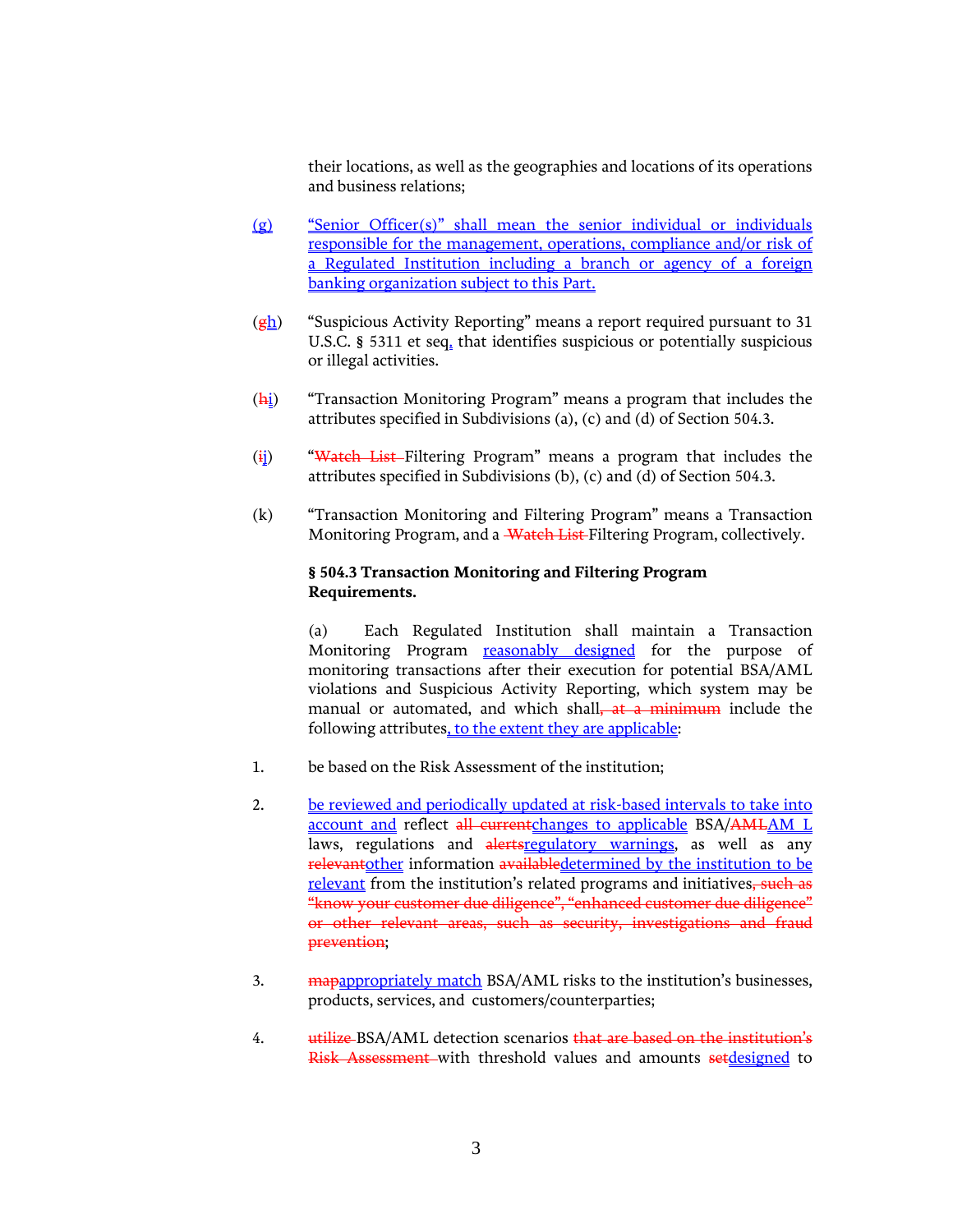detect potential money laundering or other suspicious or illegal activities;

- 5. include an end-to-end, pre-and post-implementation testing of the Transaction Monitoring Program, including, as relevant, a review of governance, data mapping, transaction coding, detection scenario logic, model validation, data input and Program output, as well as periodie testing;
- 6. **include easily understandable** documentation that articulates the institution's current detection scenarios and the underlying assumptions, parameters, and thresholds;
- 7. include investigative protocols detailingsetting forth how alerts generated by the Transaction Monitoring Program will be investigated, the process for deciding which alerts will result in a filing or other action, who isthe operating areas and individuals responsible for making such a decision, and how the investigative and decision-making process will be documented; and
- 8. be subject to an on-going analysis to assess the continued relevancy of the detection scenarios, the underlying rules, threshold values, parameters, and assumptions.

(b) Each Regulated Institution shall maintain a Watch List Filtering Program, which may be manual or automated, reasonably designed for the purpose of interdicting transactions, before their execution, that are prohibited by applicable sanctions, including OFAC and other sanctions lists, and internal watch lists, which system may be manual or automated OFAC, and which shall, at a minimum, include the following attributes, to the extent applicable:

- 1. be based on the Risk Assessment of the institution;
- 2. be based on technology, processes or tools for matching names and accounts<sup>4</sup>, in each case based on the institution's particular risks, transaction and product profiles;

<sup>4</sup> The technology used in this area by some firms ismay be based on automated tools that develop matching algorithms, such as those that use various forms of so-called "fuzzy logic" and culture-based name conventions to match names. This regulation does not mandate the use of any particular technology, only that the system or technology used must be adequate to capture reasonably designed to identify prohibited transactions.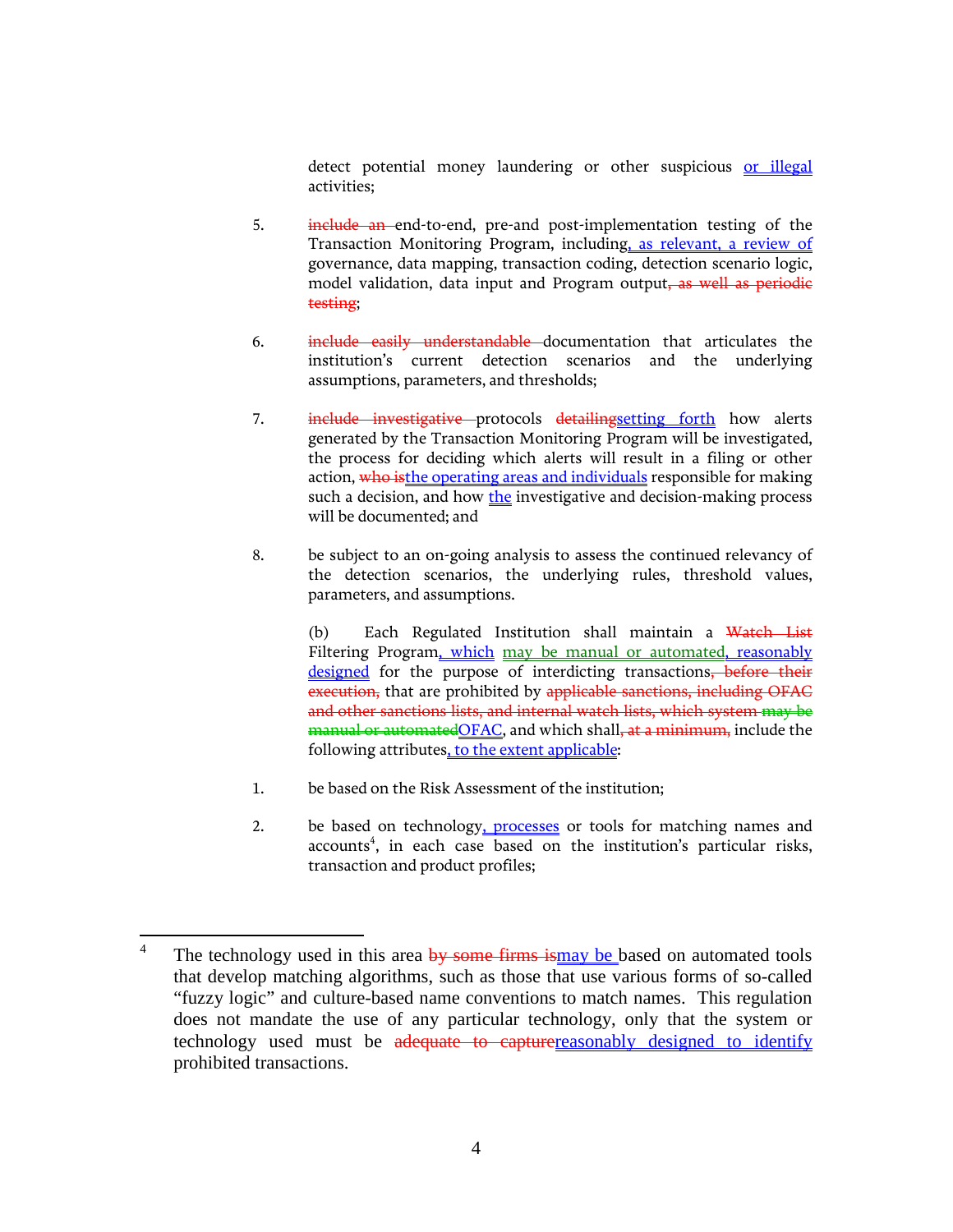3. include an end-to-end, pre- and post-implementation testing of the Watch List-Filtering Program, including, as relevant, a review of data mappingmatching, an evaluation of whether the watch listsOFAC sanctions list and threshold settings map to the risks of the institution, the logic of matching technology or tools, model validation, and data input and Watch List Filtering Program output;

> 4. utilizes watch lists that reflect current legal or regulatory requirements;

- 54. be subject to on-going analysis to assess the logic and performance of the technology or tools for matching names and accounts, as well as the watch listsOFAC sanctions list and the threshold settings to see if they continue to map to the risks of the institution; and
- 65. include easily understandable documentation that articulates the intent and the design of the **Filtering** Program tools, processes or technology.

(c) Each Transaction Monitoring and Filtering Program shall, at a minimum, require the following, to the extent applicable:

- 1. identification of all data sources that contain relevant data;
- 2. validation of the integrity, accuracy and quality of data to ensure that accurate and complete data flows through the Transaction Monitoring and Filtering Program;
- 3. data extraction and loading processes to ensure a complete and accurate transfer of data from its source to automated monitoring and filtering systems,  $\frac{1 + \text{if}}{1 + \text{if}}$  automated systems are used;
- 4. governance and management oversight, including policies and procedures governing changes to the Transaction Monitoring and Filtering Program to ensure that changes are defined, managed, controlled, reported, and audited;
- 5. vendor selection process if a third party vendor is used to acquire, install, implement, or test the Transaction Monitoring and Filtering Program or any aspect of it;
- 6. funding to design, implement and maintain a Transaction Monitoring and Filtering Program that complies with the requirements of this Part;
- 7. qualified personnel or outside consultantconsultant(s) responsible for the design, planning, implementation, operation, testing, validation, and ongoingon-going analysis, of the Transaction Monitoring and Filtering Program, including automated systems if applicable, as well as case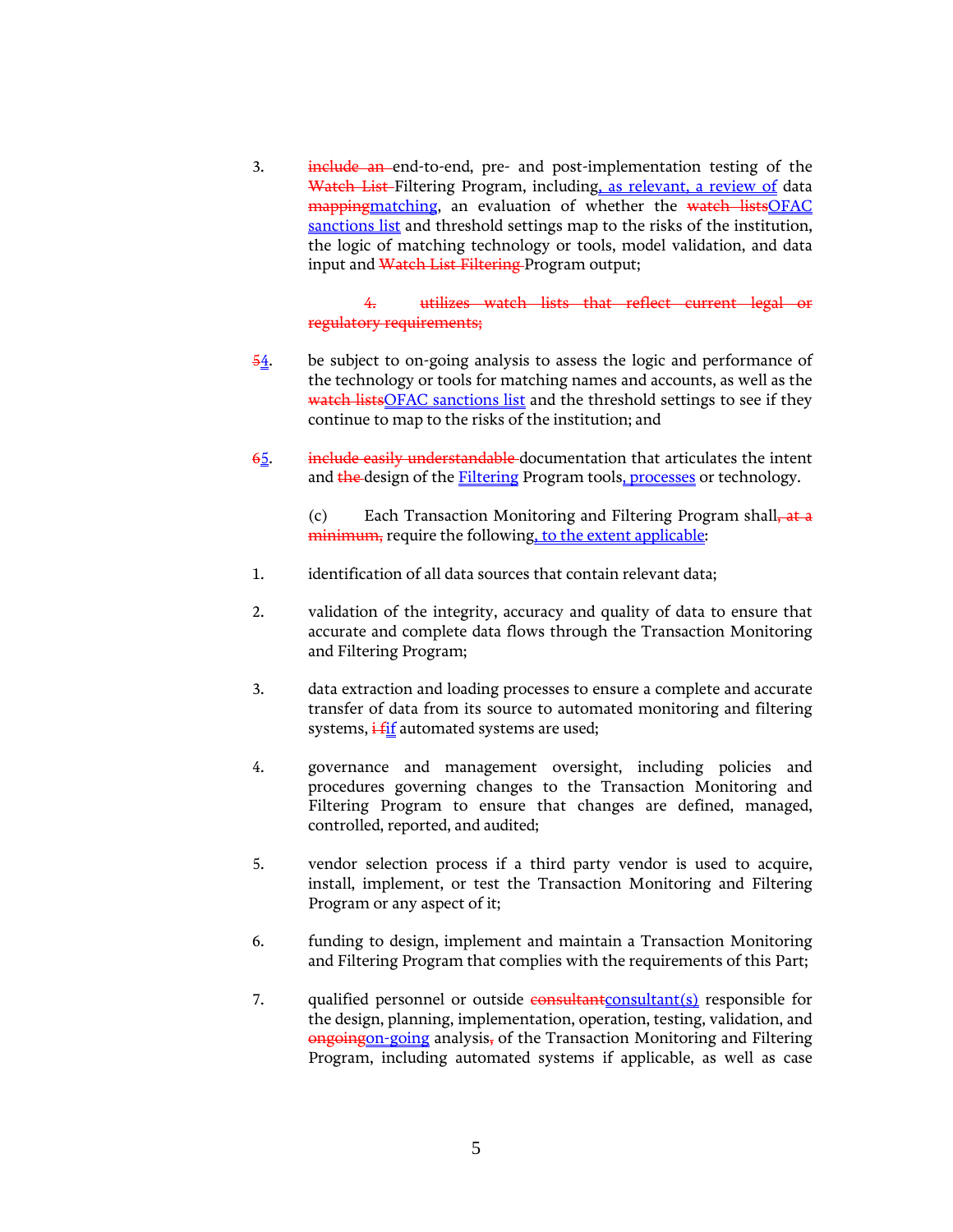management, review and decision making with respect to generated alerts and potential filings; and

8. periodic training of all stakeholders with respect to the Transaction Monitoring and Filtering Program.

> (d)  $N\Theta$ To the extent a Regulated Institution  $\frac{M\Theta}{N}$  make changes or alterations to the Transaction Monitoring and Filtering Program to avoid or minimize filing suspicious activity reports, or because the institution does not have the resources to review the number of alerts generated by a Program established pursuant to the requirements of this Part, or to otherwise avoid complying with regulatory requirements.has identified areas, systems, or processes that require material improvement, updating or redesign, the Regulated Institution shall document the identification and the remedial efforts planned and underway to address such areas, systems or processes. Such documentation must be available for inspection by the Superintendent.

## **§ 504.4 Annual** Certification**Board Resolution or Senior Officer(s) Compliance Finding.**

To ensure compliance with the requirements of this Part, each Regulated Institution shall adopt and submit to the Department by April 15th of each year Certifications duly executed by its Certifying Senior OfficerSuperintendent a Board Resolution or Senior Officer(s) Compliance Finding in the form set forth in Attachment A. by April 15th of each year. Each Regulated Institution shall maintain for examination by the Department all records, schedules and data supporting adoption of the Board Resolution or Senior Officer(s) Compliance Finding for a period of five years.

## **§ 504.5 Penalties/Enforcement Actions.**

All Regulated Institutions shall be subject to all applicable penalties provided for by the Banking Law and the Financial Services Law for failure to maintain a Transaction Monitoring Program, or a Watch List Filtering Program complying with the requirements of this Part and for failure to file the Certifications required under Section 504.4 hereof. A Certifying Senior Officer who files an incorrect or false Annual Certification also may be subject to criminal penalties for such filing.

This regulation will be enforced pursuant to, and is not intended to limit, the Superintendent's authority under any applicable laws.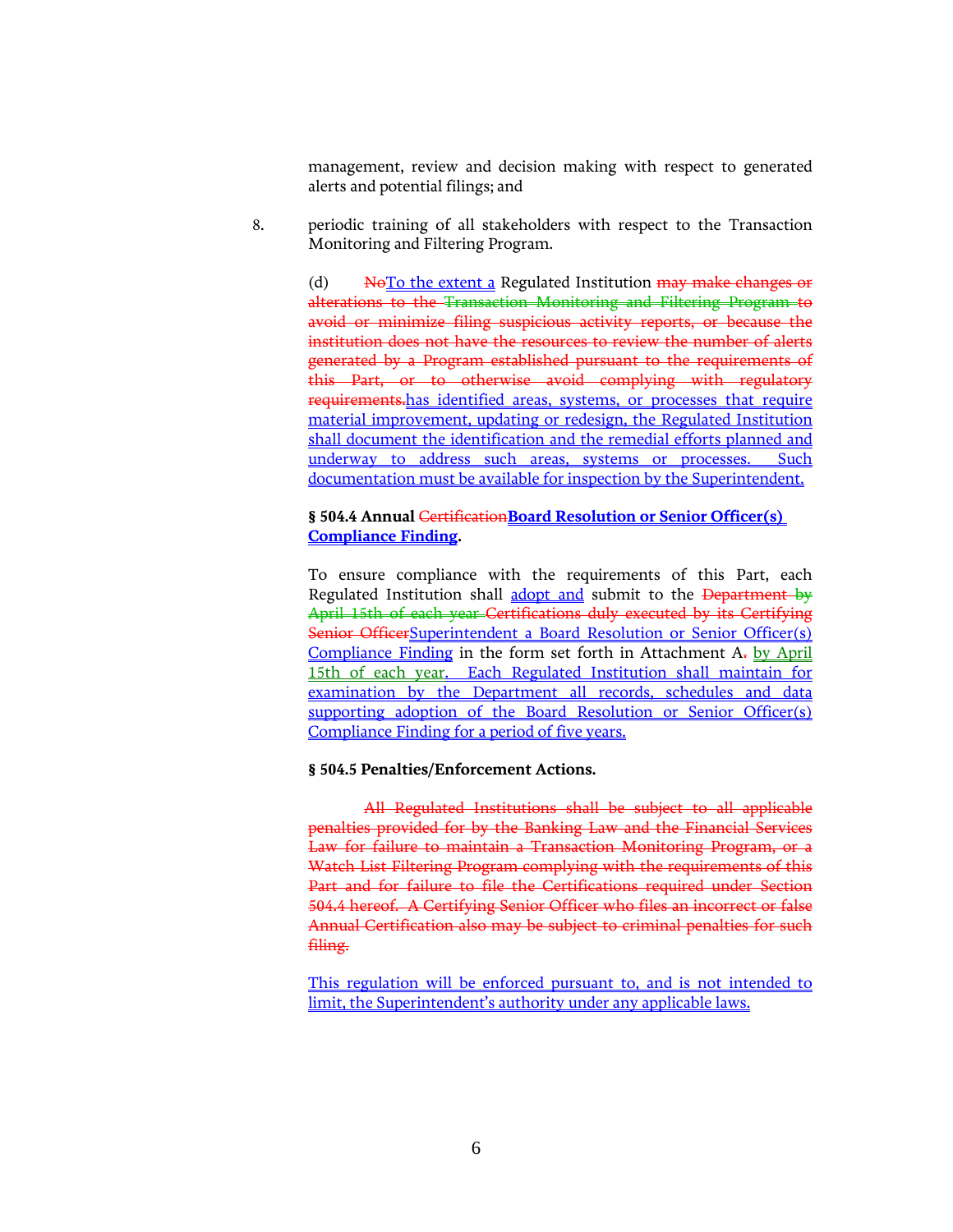## **§ 504.6 Effective Date.**

This Part shall be effective immediately. It shall apply to all State fiscal years beginning with the Fiscal Year starting on April 1, 2017.January 1, 2017. Regulated Institutions will be required to prepare and submit to the Superintendent Annual Board Resolutions or Senior Officer(s) Compliance Findings under § 504.4 commencing April 15, 2018.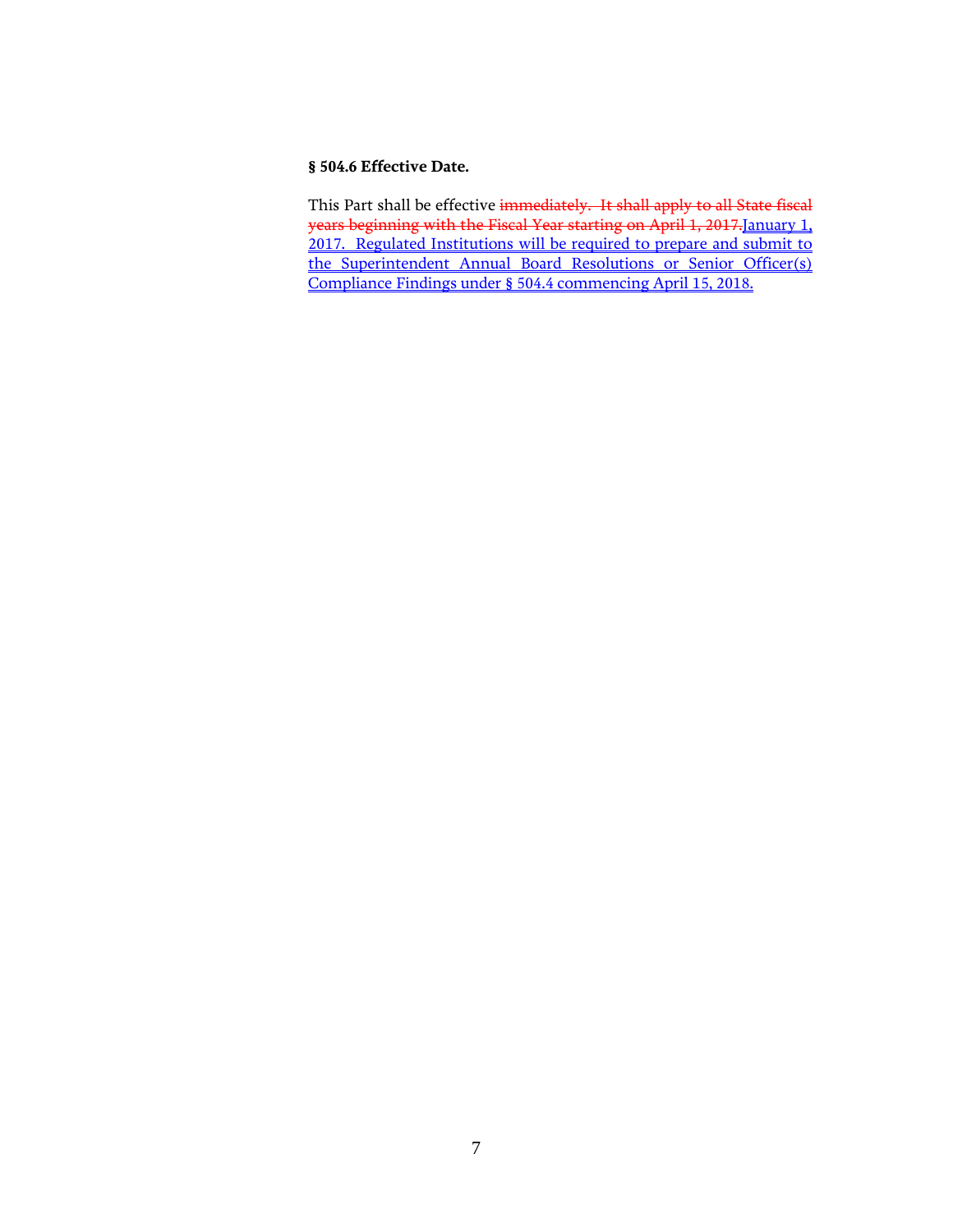## ATTACHMENT A

**\_\_\_\_\_\_\_\_\_\_\_\_\_\_\_\_\_\_\_\_\_\_\_\_\_\_\_\_\_\_\_\_\_\_\_\_\_\_ (Regulated Institution Name)**

### **APRIL 15, 20**

**Annual** Certification**Board Resolution or Senior Officer(s) Compliance Finding For Bank Secrecy Act/**Anti-Money**Anti- Money Laundering and**

Office of Foreign Asset Control Transaction Monitoring and Filtering Program

#### Programs

#### to

#### New York State Department of Financial Services

InWhereas, in compliance with the requirements of the New York State Department of Financial Services (the "Department") that each Regulated Institution maintain  $\frac{1}{r}$ Transaction Monitoring and Filtering Program satisfying all the requirements of Section 504.3 and that a Certifying Senior Officer of a Regulated Institution sign an annual certification attesting to the compliance by such institution with the requirements of Section 504.3, each of the undersigned hereby certifies that they have reviewed, or caused to be reviewed, the Transaction Monitoring Programin compliance with Section 504.3; and

Whereas, Section 504.4 requires that the Board of Directors or a Senior Officer(s), as appropriate, adopt and submit to the Superintendent a Board Resolution or Senior Officer Compliance Finding confirming its or such individual's findings that the Regulated Institution is in compliance with Section 504.3 of this Part 504;

NOW, THEREFORE, the Board of Directors or Senior Officer certifies:

- (1) The Board of Directors (or name of Senior Officer(s)) has reviewed documents, reports, certifications and opinions of such officers, employees, representatives, outside vendors and other individuals or entities as necessary to adopt this Board Resolution or Senior Officer Compliance Finding;
- (2) The Board of Directors or Senior Officer(s) has taken all steps necessary to confirm that (name of Regulated Institution) has a Transaction Monitoring and Filtering Program that complies with the provisions of Section 504.3; and

and the Watch List(3) To the best of the (Board of Directors) or (name of Senior Officer(s)) knowledge, the Transaction Monitoring and the